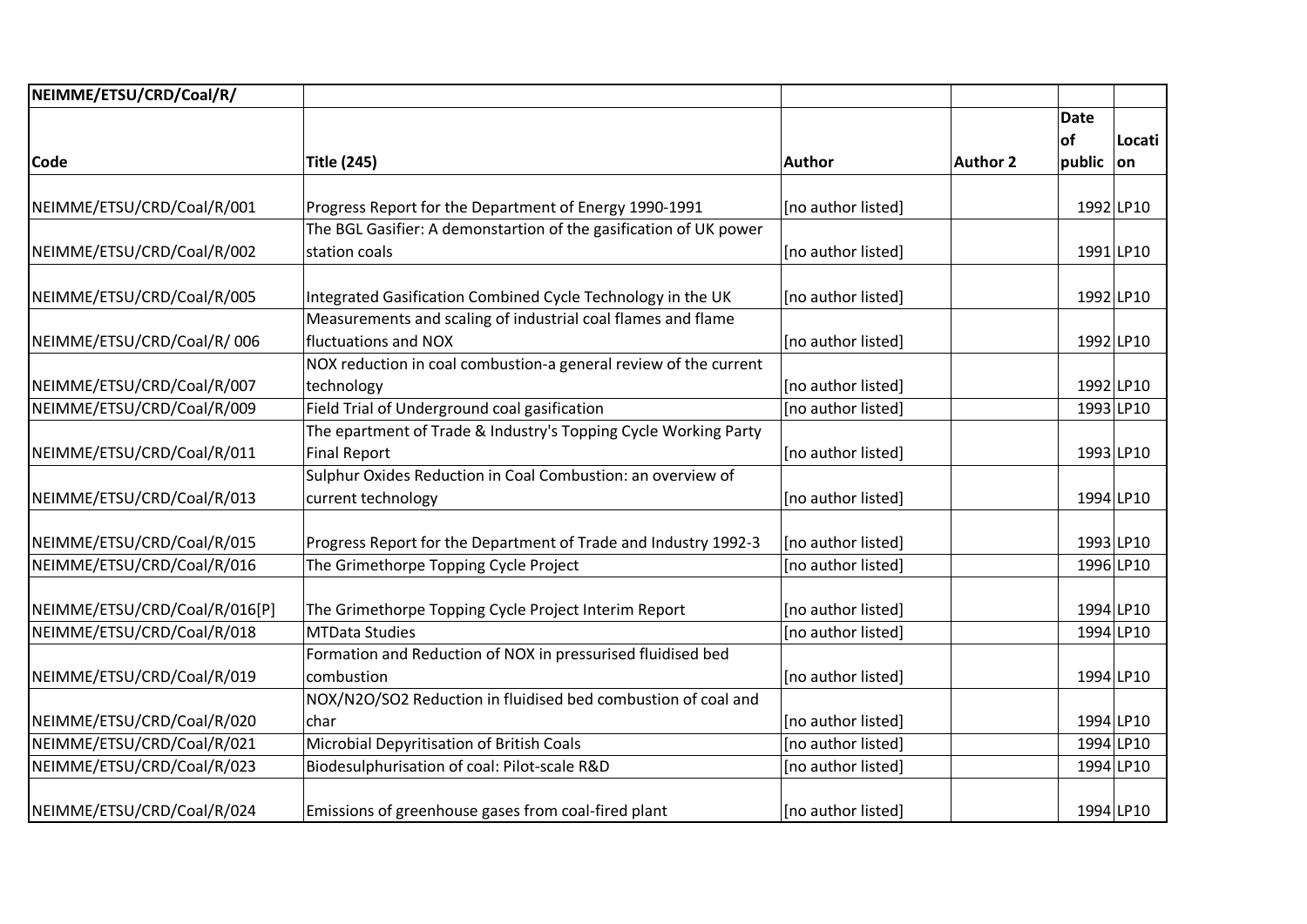|                                 | Collaborative Programme on NOX Research plus supplementary                      |                    |                 |           |           |
|---------------------------------|---------------------------------------------------------------------------------|--------------------|-----------------|-----------|-----------|
| NEIMME/ETSU/CRD/Coal/R/025      | documentattion                                                                  | [no author listed] |                 |           | 1994 LP10 |
|                                 | Control of emissions from coal-fired combustion plant at reduced                |                    |                 |           |           |
| NEIMME/ETSU/CRD/Coal/R/026      | flue gas temperatures                                                           | [no author listed] |                 |           | 1994 LP10 |
| NEIMME/ETSU/CRD/Coal/R/027      | Retrofit Sulphur Control Process Modelling                                      | [no author listed] |                 |           | 1994 LP10 |
|                                 |                                                                                 |                    |                 |           |           |
| NEIMME/ETSU/CRD/Coal/R/028 [P1] | Operation of pilot-scale direct coal liquefaction plant                         | [no author listed] |                 |           | 1994 LP10 |
|                                 |                                                                                 |                    |                 |           |           |
| NEIMME/ETSU/CRD/Coal/R/029      | Progress Report for the Department of Trade and Industry 1993-4                 | [no author listed] |                 |           | 1994 LP10 |
| NEIMME/ETSU/CRD/Coal/R/030      | Flat Flame Burner Studies on Coal Nitrogen Release                              | [no author listed] |                 |           | 1994 LP10 |
| NEIMME/ETSU/CRD/Coal/R/031      | An Emissions Monitoring Database                                                | [no author listed] |                 |           | 1994 LP10 |
| NEIMME/E#TSU/CRD/Coal/R/036     | <b>Clean Coal Gasification Systems</b>                                          | [no author listed] |                 |           | 1995 LP10 |
| NEIMME/ETSU/CRD/Coal/R/038      | <b>Cycle Control Studies</b>                                                    | [no author listed] |                 |           | 1995 LP10 |
| NEIMME/ETSU/CRD/Coal/R/040      | Coal Liquefaction Pioneer Plant Stdy                                            | [no author listed] |                 |           | 1994 LP10 |
| NEIMME/ETSU/CRD/Coal/R/042      | <b>Pressurised Gasification Studies</b>                                         | [no author listed] |                 |           | 1995 LP10 |
|                                 |                                                                                 |                    | J. Coombs &     |           |           |
| NEIMME/ETSU/CRD/Coal/R/044      | An assessment of bioethanol as a transport fuel in the UK                       | J. E. Marrow       | E. W. Lees      |           | 1987 LP10 |
| NEIMME/ETSU/CRD/Coal/R/045      | <b>Gas Utilisation Developments</b>                                             | [no author listed] |                 |           | 1995 LP10 |
|                                 |                                                                                 |                    |                 |           |           |
|                                 |                                                                                 |                    | I. S. C Hughes, |           |           |
|                                 |                                                                                 |                    | C. E Carr, T. D |           |           |
|                                 |                                                                                 |                    | Rantell, M.     |           |           |
| NEIMME/ETSU/CRD/Coal/R/046      | Emisions of Environmental Concern from Coal Utilisation                         | M. A. Dorrington   | <b>Davies</b>   |           | 1995 LP10 |
| NEIMME/ETSU/CRD/Coal/R/049      | <b>CFBC Issues</b>                                                              | G. B. Welford      |                 |           | 1995 LP10 |
| NEIMME/ETSU/CRD/Coal/R/051      | Mathematical Modelling of Power Station Boilers                                 | J. G. Fuell        |                 |           | 1995 LP10 |
| NEIMME/ETSU/CRD/Coal/R/053      | Remote Spect5roscopy for on-line monitoring                                     | D. Brenkley        |                 |           | 1995 LP10 |
|                                 | Technical Measures to control diesel particulate emissions in                   |                    |                 |           |           |
| NEIMME/ETSU/CRD/Coal/R/054      | underground coal mines                                                          | G. S. Morton       |                 | 1995 LP10 |           |
|                                 |                                                                                 |                    | K. Laughlin, J. |           |           |
| NEIMME/ETSU/CRD/Coal/R/057      | Co-Gasification of coal/sewage sludge and gas turbine development G. J. Kelsall |                    | E. Davison      |           | 1995 LP10 |
|                                 | Characterisation of Particle Behaviour in Fluidised and Spouted Bed             |                    |                 |           |           |
| NEIMME/ETSU/CRD/Coal/R/058      | Coal Utilisation Systems                                                        | A. Butt            |                 | 1995 LP10 |           |